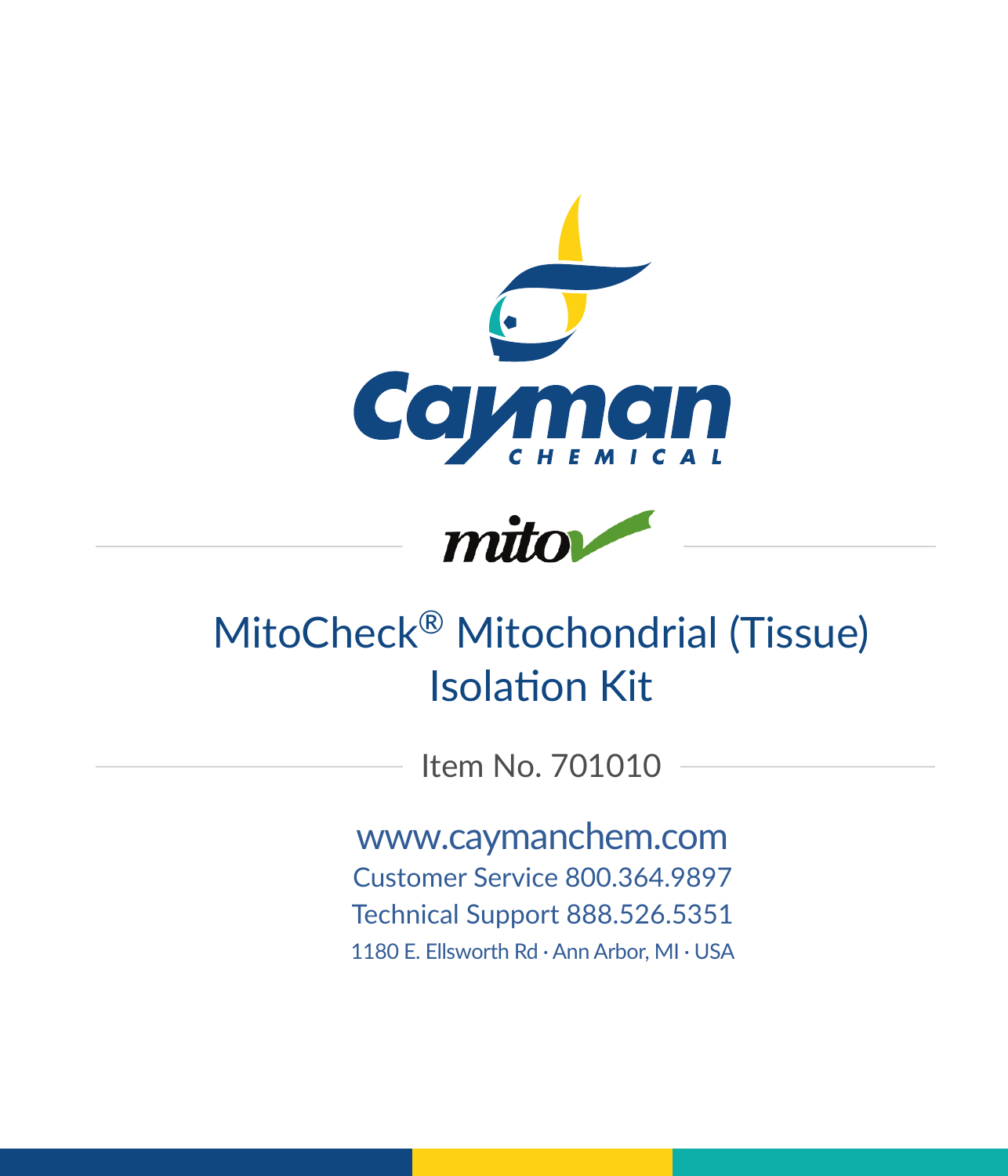## **TABLE OF CONTENTS**

| <b>GENERAL INFORMATION</b>    | 3            | <b>Materials Supplied</b>           |
|-------------------------------|--------------|-------------------------------------|
|                               | 3            | <b>Safety Data</b>                  |
|                               | $\mathbf{R}$ | <b>Precautions</b>                  |
|                               | 4            | <b>If You Have Problems</b>         |
|                               | 4            | <b>Storage and Stability</b>        |
|                               | 4            | Materials Needed but Not Supplied   |
| <b>INTRODUCTION</b>           | 5.           | <b>Background</b>                   |
|                               | 6            | <b>About This Kit</b>               |
| <b>PRE-ISOLATION PROTOCOL</b> | 7            | <b>Reagent Preparation</b>          |
| <b>ISOLATION PROTOCOL</b>     | 8            | <b>Tissue-Specific Preparations</b> |
| <b>ANALYSIS</b>               |              | 11 Calculations                     |
|                               |              | 12 Performance Characteristics      |
| <b>RESOURCES</b>              |              | 13 Troubleshooting                  |
|                               |              | 14 References                       |
|                               |              | 15 Notes                            |
|                               |              |                                     |

**15 Warranty and Limitation of Remedy**

#### **GENERAL INFORMATION**

### **Materials Supplied**

Kit will arrive packaged as a 4°C kit. For best results, remove components and store as stated below.

| <b>Item</b><br><b>Number</b> | <b>Item</b>                                       | Quantity/<br><b>Size</b> | <b>Storage</b> |
|------------------------------|---------------------------------------------------|--------------------------|----------------|
| 701011                       | Mitochondrial (Tissue) Isolation Buffer (5X)      | $1$ vial/50 ml           | $4^{\circ}$ C. |
| 701012                       | Mitochondrial (Tissue) Homogenization Buffer (5X) | $1$ vial/20 ml           | $4^{\circ}$ C. |

If any of the items listed above are damaged or missing, please contact our Customer Service department at (800) 364-9897 or (734) 971-3335. We cannot accept any returns without prior authorization.

**WARNING:** THIS PRODUCT IS FOR RESEARCH ONLY - NOT FOR HUMAN OR VETERINARY DIAGNOSTIC OR THERAPEUTIC USE. HUMAN OR VETERINARY DIAGNOSTIC OR THERAPEUTIC USE.

# **Safety Data**

This material should be considered hazardous until further information becomes available. Do not ingest, inhale, get in eyes, on skin, or on clothing. Wash thoroughly after handling. Before use, the user must review the complete Safety Data Sheet, which has been sent *via* email to your institution.

#### **Precautions**

**Please read these instructions carefully before beginning this assay.**

*NOTE: It is recommended that gloves be worn at all time when working with isolated mitochondria and mitochondrial inhibitors.*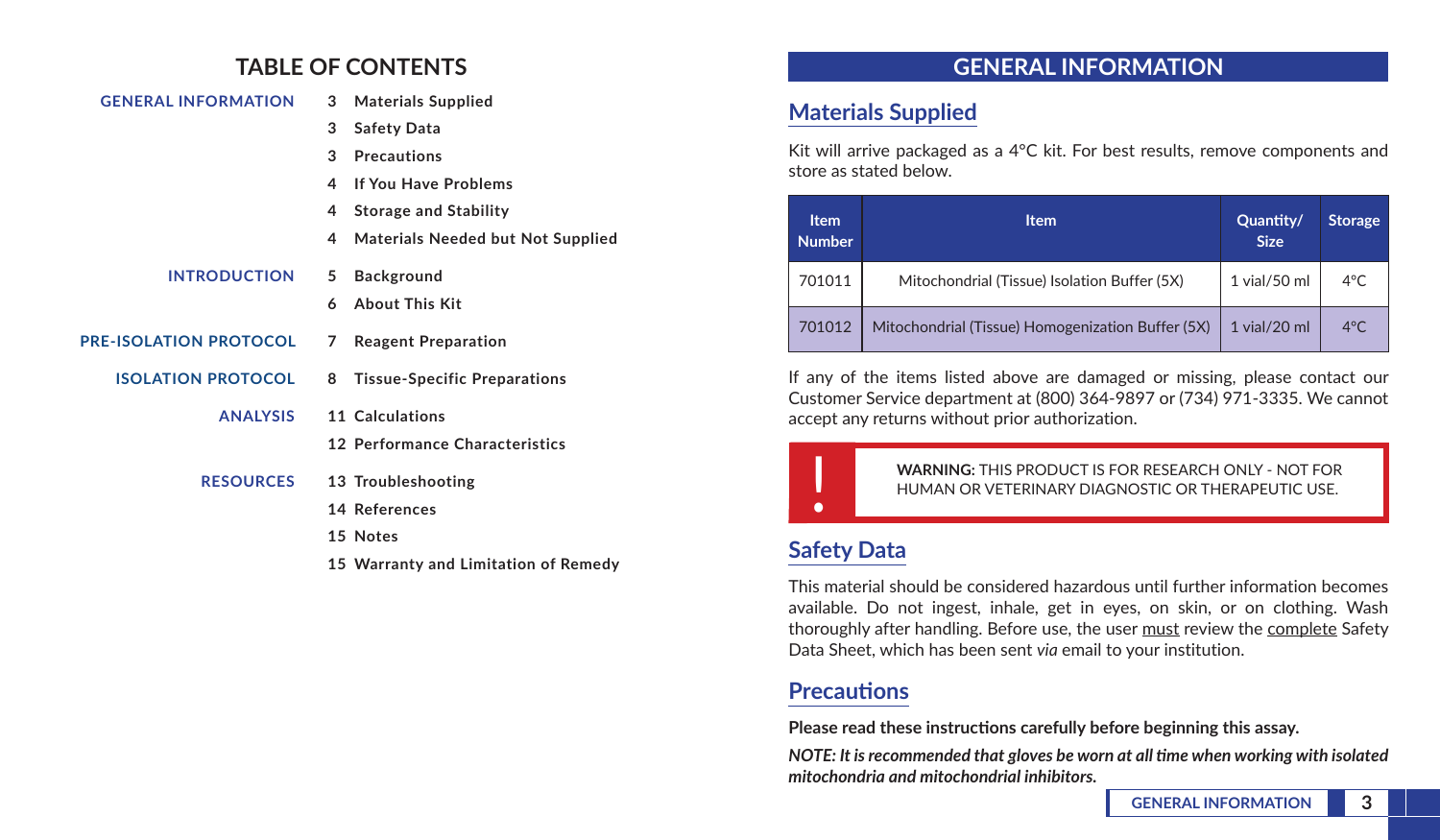#### **If You Have Problems**

#### **Technical Service Contact Information**

| Phone: | 888-526-5351 (USA and Canada only) or 734-975-3888 |
|--------|----------------------------------------------------|
| Fax:   | 734-971-3641                                       |
| Email: | techserv@cavmanchem.com                            |
| Hours: | M-F 8:00 AM to 5:30 PM EST                         |

In order for our staff to assist you quickly and efficiently, please be ready to supply the lot number of the kit (found on the outside of the box).

### **Storage and Stability**

This kit will perform as specified if stored as directed in the **Materials Supplied** section on page 3 and used before the expiration date indicated on the outside of the box.

#### **Materials Needed But Not Supplied**

- 1. Clean glassware that has been washed with 70% ethanol in place of soap (to ensure the removal of detergent)
- 2. A refrigerated centrifuge and rotor capable of  $1,000 \times g$  and  $10,000 \times g$
- 3. A pH meter and solutions of HCl (1 M) and KOH (1 M)
- 4. Surgical scissors
- 5. A polytron or tissumiser (for heart and muscle tissue)
- 6. SpectraMesh nylon mesh filter (300 µm)
- 7. A 50 ml glass Dounce homogenizer with loose pestle (A) and a 2 ml glass or Teflon homogenizer with loose pestle
- 8. A glass rod
- 9. Polycarbonate centrifuge tubes (4x30 ml) capable of withstanding 10,000 x g
- 10. Protein assay (Lowry or BCA)
- 11. A source of 'UltraPure' water for specifications. *NOTE: UltraPure water is available for purchase from Cayman (Item No. 400000).*

# **INTRODUCTION**

# **Background**

When measuring mitochondrial function or the effects of an unknown on mitochondrial function, it is difficult to determine a mechanism using a whole organism or tissue. When this is the case, isolated mitochondria provide the simplest and most biochemically relevant solution. Using Cayman's MitoCheck® Mitochondrial (Tissue) Isolation Kit, the isolation of mitochondria from tissues can be easily achieved using differential centrifugation in isotonic buffers.<sup>1,2</sup>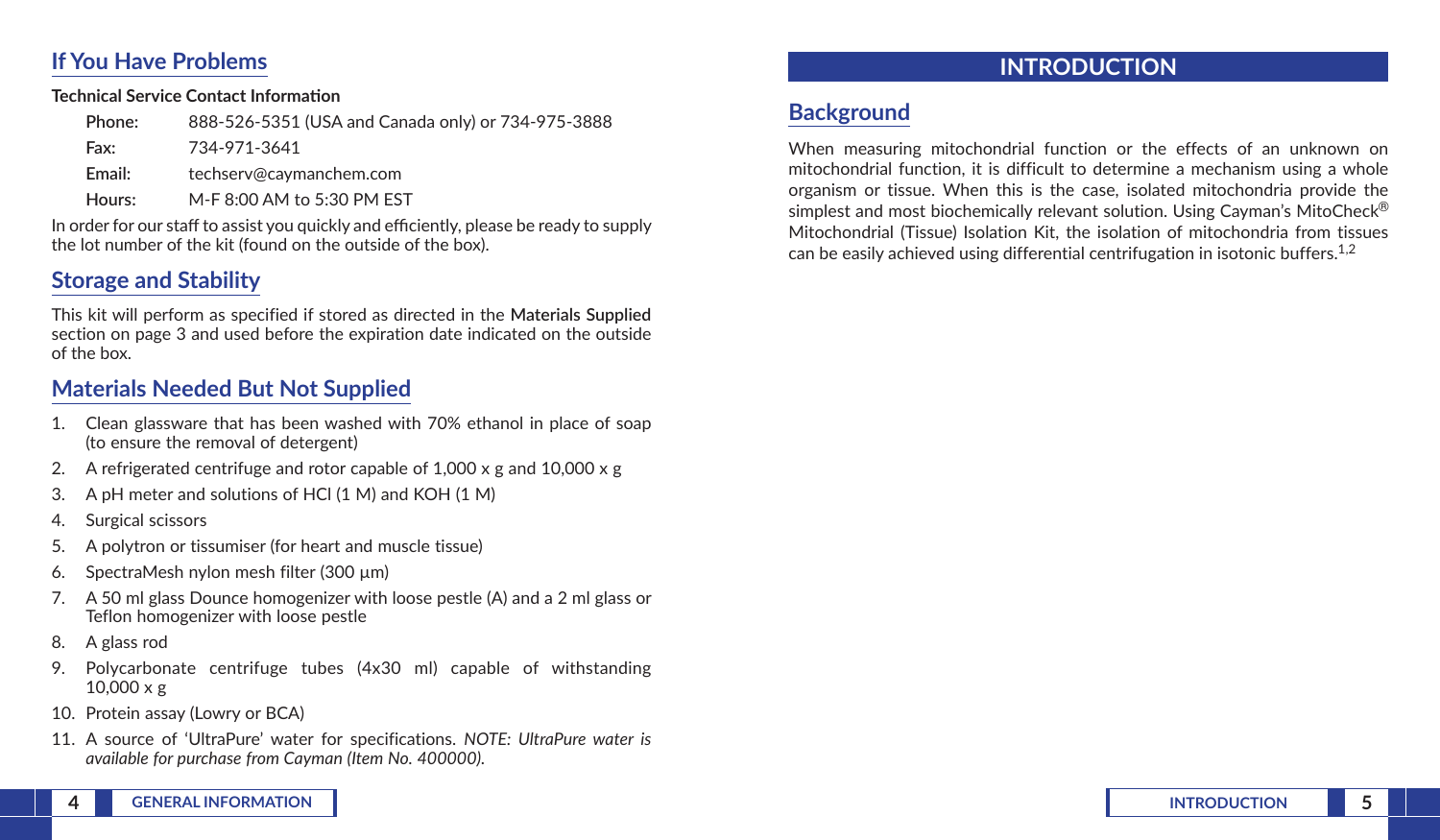#### **About This Kit**

With Cayman's MitoCheck® Mitochondrial (Tissue) Isolation Kit, it is possible to isolate coupled mitochondria\* from freshly harvested mammalian heart, liver, and kidney tissue as long as precautionary steps are taken. The presence of trace amounts of detergent can have detrimental effects on mitochondrial membrane integrity. Therefore, when using Cayman's MitoCheck® Mitochondrial (Tissue) Isolation Kit it is important to ensure that all glassware (and polycarbonate centrifuge tubes), that will come into contact with isolation buffers, have been rinsed free of detergents. To remove detergents from glassware, wash using 70% ethanol in place of soap, followed by several rinses with deionized water. Glassware should then be rinsed in UltraPure water. It is strongly recommended that plasticware be avoided. All steps of this preparation are carried out on ice or at 4°C. When handling glassware containing tissue homogenates or crudely isolated mitochondria, take care not to wrap hands around the glassware. Heat from hands can be easily transferred to mitochondria, potentially compromising membrane integrity. Should membrane integrity be compromised due to the presence of detergents or heat, mitochondrial protein can still be isolated; however the quality of the resulting prep may be poor (*i.e.*, uncoupled, poor respiration rate).

*\*Coupled mitochondria are defined as mitochondria capable of phosphorylating ADP at the F<sub>1</sub>F<sub>O</sub>-ATP synthase (Complex V) through the utilization of a proton (H<sup>+</sup>) gradient, which is generated by the electron transport chain (ETC) in the presence of appropriate substrates (e.g., succinate) and in the absence of uncouplers and mitochondrial inhibitors.*

#### **PRE-ISOLATION PREPARATION**

#### **Reagent Preparation**

1. **Mitochondrial (Tissue) Isolation Buffer (5X) - (Item No. 701011)**

This buffer is supplied as a 5X concentrate. Before using, dilute to 1X by adding 200 ml of cold, UltraPure water. Check pH at 4°C and ensure that it is at 7.4 before beginning. If pH is slightly high, adjust with HCl. If buffer becomes too acidic, adjust using KOH. Do not use NaOH. This component will make 250 ml of 1X Mitochondrial Isolation Buffer.

#### 2. **Mitochondrial (Tissue) Homogenization Buffer (5X) - (Item No. 701012)**

This buffer is supplied as a 5X concentrate. Before using, dilute to 1X by adding 80 ml of cold, UltraPure water. Check pH at 4°C and ensure that it is at 7.4 before beginning. If pH is slightly high, adjust with HCl. If buffer becomes too acidic, adjust using KOH. Do not use NaOH. This component will make 100 ml of 1X Mitochondrial Homogenization Buffer.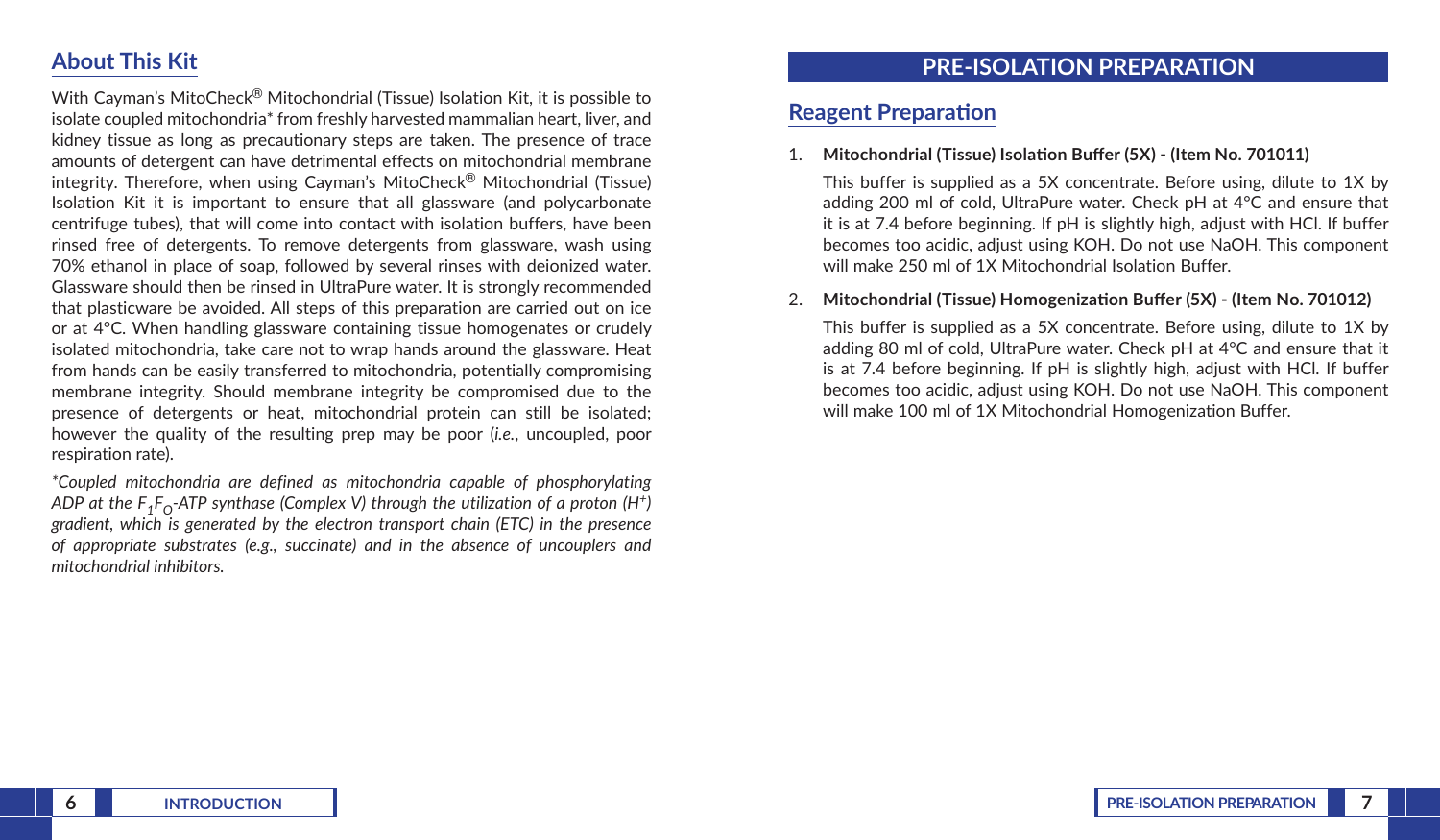#### **ISOLATION PROTOCOL**

*Ensure all glassware, centrifuge tubes, centrifuge and rotor are pre-chilled prior to use. All steps are carried out at 4°C. NOTE: To ensure that enough Homogenization Buffer is left for homogenization, avoid excess washing of tissue.*

1. Starting with 1-20 g wet weight of freshly isolated tissue, place into a cold 100 ml beaker with ~10 ml of Mitochondrial Isolation Buffer. *NOTE: This protocol is designed for use with varying amounts of starting material. Mitochondrial protein yield will vary based on mitochondrial content and overall mass of starting material.*

#### **Tissue-Specific Preparations**

#### **Liver and Kidney**

For Liver: chop finely. For Kidney: remove renal capsules and chop finely, allow tissue to settle, decant blood, and rinse with ~20 ml of Mitochondrial Isolation Buffer. A small amount of tissue loss during this step is expected.

- a. Repeat wash/decant step two more times, until blood is removed.
- b. Suspend tissue in Mitochondrial Homogenization Buffer and transfer to a pre-chilled 50 ml Dounce homogenizer.
- c. Fill to just above the neck  $\sim$  30 ml) with Mitochondrial Homogenization Buffer and homogenize using the loose fitting pestle (Pestle A) on ice for 10 passes (1 pass - 1 down stroke, 1 up stroke).
- d. *Quickly* transfer the homogenate evenly into two 30 ml polycarbonate centrifuge tubes and fill with remaining Mitochondrial Homogenization Buffer.
- e. Centrifuge for three minutes at 1,000 x g.
- f. Taking care not to dislodge the pellet, carefully decant the supernatant into two clean 30 ml polycarbonate centrifuge tubes and fill with Mitochondrial Homogenization Buffer. It may be helpful to leave behind a few milliliters of supernatant so that excess blood is not transferred over.
- g. Proceed to Step 2 on page 9.

#### **Heart and Muscle**

*NOTE: Lower mitochondrial yields are expected with these tissues due to intense homogenization.* Chop finely and allow tissue to settle, decant blood, and rinse with ~10 ml of Mitochondrial Isolation Buffer. A small amount of tissue loss during this step is expected.

- a. Suspend tissue in 10 ml of Mitochondrial Homogenization Buffer and homogenize with tissuemiser for 20 seconds. Transfer homogenate to a 30 ml centrifuge tube.
- b. Centrifuge for five minutes at 600 x g.
- c. Transfer the supernatant through 300 µm mesh into a clean 30 ml centrifuge tube and set aside (on ice).
- d. Homogenize pellet with tissuemizer as in step a.
- e. Repeat steps b and c.
- f. Distribute the supernatants evenly between the two tubes and fill each centrifuge tube with Mitochondrial Homogenization Buffer and proceed to step 2.
- 2. Centrifuge for 10 minutes at 10,000 x g (RCF).
- 3. Discard the supernatant (should appear cloudy) and add  $\sim$ 20 ml of Mitochondrial Isolation Buffer to the centrifuge tube. Use the glass rod to suspend the mitochondrial pellet and then fill tube with Mitochondrial Isolation Buffer.
- 4. Repeat Steps 2 and 3.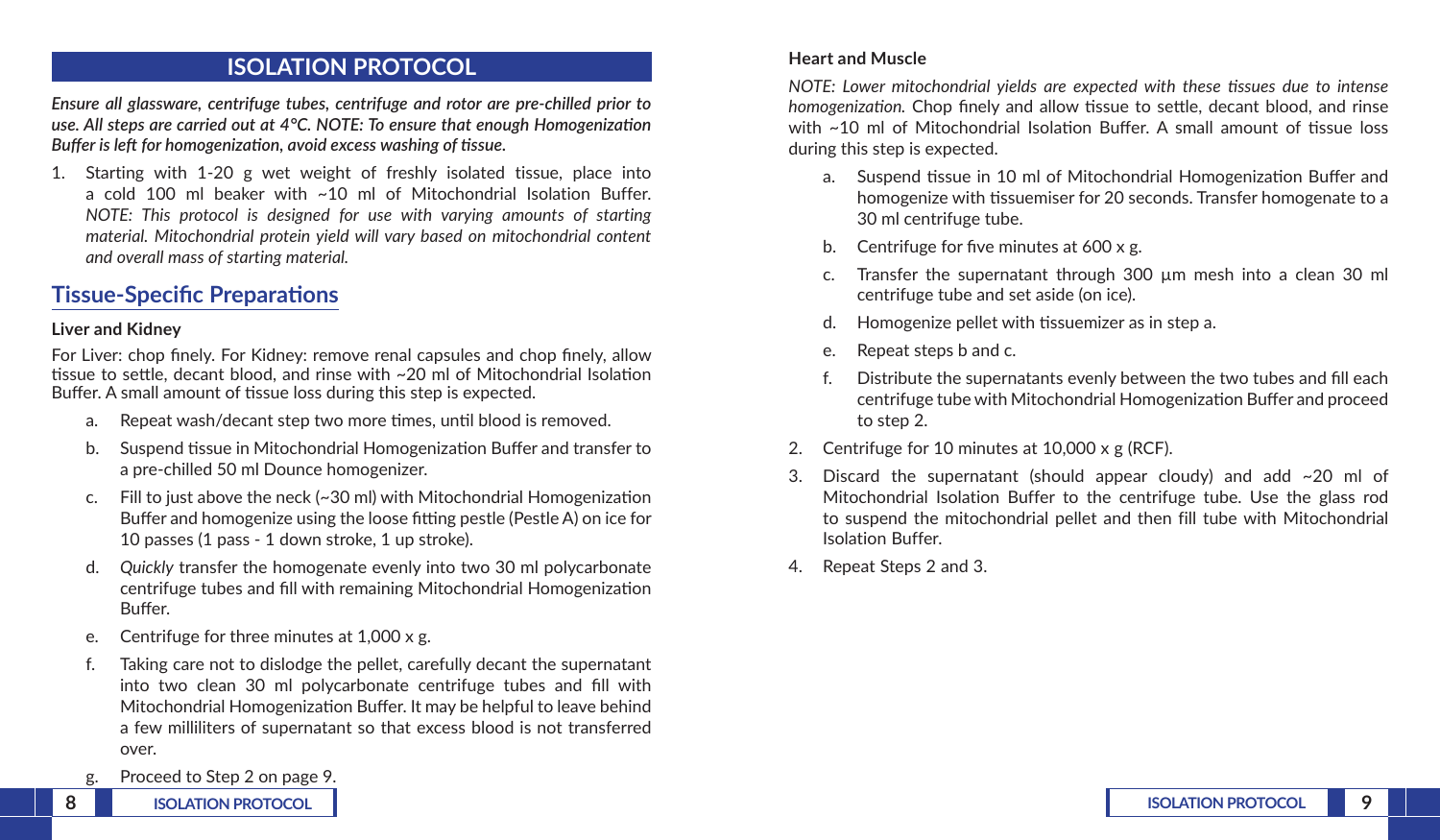- 5. Supernatant should be now be clearer than that of the step 1. Add 10 ml of Mitochondrial Isolation Buffer to each centrifuge tube and suspend with the glass rod. Combine the suspension into one centrifuge tube. Fill with Mitochondrial Isolation Buffer and repeat steps 2, 3, and 4
- 6. Following completion of the 10 minute,  $10,000 \times g$  centrifugation step, discard the supernatant and suspend the pellet in ~300 µl of Mitochondrial Isolation Buffer. Transfer the suspension to a pre-chilled 2 ml Dounce homogenizer. Homogenize three strokes with the loose fitting pestle. Remove an aliquot for protein determination.
- 7. Freshly isolated mitochondria should be stored on ice in a 4 ml glass test tube. For coupled mitochondrial studies, use within four hours of isolation.

*NOTE: Freshly isolated mitochondria cannot be frozen and still maintain their coupled state. When using isolated mitochondria with the MitoCheck® ETC activity assays, mitochondria that have undergone a freeze thaw cycle are preferred.*

**Use with MitoCheck**® **Complex I, II, II/III, and IV Activity Assay Kits:** Using the appropriate assay kit buffer, dilute isolated mitochondrial protein to 5 mg/ml in a plastic microcentrifuge tube and store at -80°C until use. If immediate use is required, freeze/thaw using liquid  $N<sub>2</sub>$  or dry ice/ethanol. Use mitochondria as outlined in the MitoCheck<sup>®</sup> Activity Assay Kit booklet. To determine proper function of the MitoCheck® Activity Assay Kits, be sure to include the bovine heart mitochondria provided with each kit as a positive control.

#### **ANALYSIS**

#### **Calculations**

Mitochondrial coupling is determined through the calculation the respiratory control ratio (RCR), which is determined by measuring the oxygen consumption rate (OCR) of actively phosphorylating mitochondria (State 3): non-phosphorylating mitochondria (State 4) (eq 1.).<sup>3</sup> Because mitochondria utilize the proton gradient generated by the electron transport chain to generate ATP, OCR will increase upon addition of ADP (*i.e.*, high State 3 rate). When all ADP has been phosphorylated, or the ATP synthesis is inhibited, OCR will slow as mitochondria enter State 4 (low State 4 rate). The State 4 OCR is determined by the integrity of the inner mitochondrial membrane. A leaky membrane would result in a high State 4 OCR and a low RCR.

**Respiratory Control Ratio (RCR) = Oxygen Consumption Rate (ADP - State 3)** Oxygen Consumption Rate (no ADP - State 4)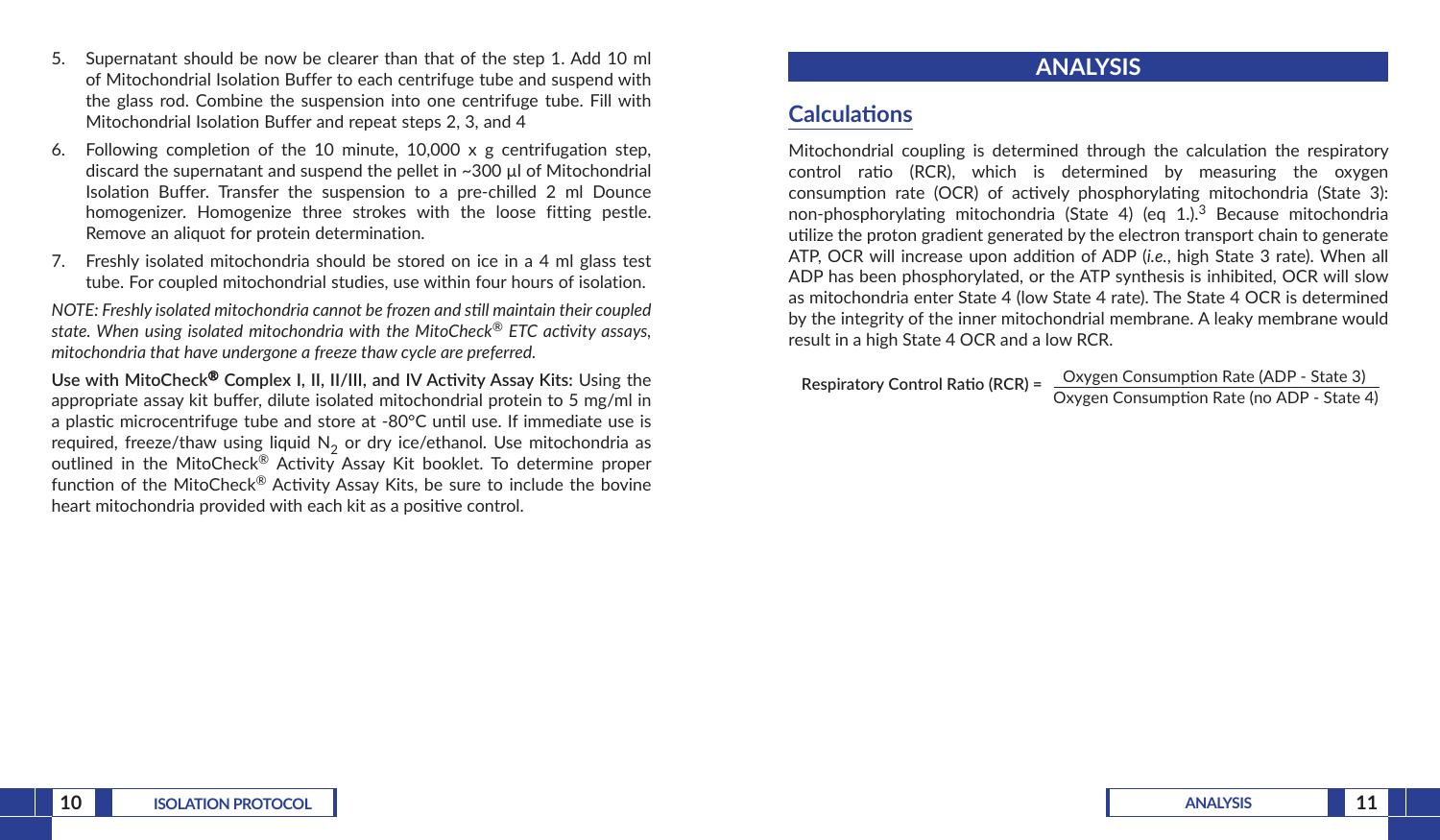#### **Performance Characteristics**

#### **Sample Data**

The data shown below are an example of data obtained with this kit. Your results will not be identical to these. Do not use these data to directly compare your samples as your results may vary substantially.



**Figure 1. Oxygen consumption rates for mouse liver mitochondria isolated using Cayman's MitoCheck® (Tissue) Mitochondrial Isolation Kit.** Oxygen consumption rate values indicated are means +/- standard error in nmols  $O<sub>2</sub>/min/mg$  protein. RCR values for the trace were reported as 6.4. Oxygen consumption was measured using a Clark  $O<sub>2</sub>$  electrode in KCl-based medium containing 0.05% Fatty acid free BSA (not supplied) at 37°C. RCR value = 6.6.

#### **RESOURCES**

# **Troubleshooting**

| Problem                                 | <b>Possible Causes</b>                                                                                                                        | <b>Recommended Solutions</b>                                                                                                                                                                                                                                                                                                                                                                                                                                                        |  |
|-----------------------------------------|-----------------------------------------------------------------------------------------------------------------------------------------------|-------------------------------------------------------------------------------------------------------------------------------------------------------------------------------------------------------------------------------------------------------------------------------------------------------------------------------------------------------------------------------------------------------------------------------------------------------------------------------------|--|
| Poor mitochondrial<br>protein yield     | Tissue not thoroughly<br>homogenized                                                                                                          | Ensure that no solid pieces<br>of tissue are visible post<br>homogenization as this can lead<br>to decrease yield                                                                                                                                                                                                                                                                                                                                                                   |  |
| Poor RCR or uncoupled<br>mitochondria   | Tissue homogenized too<br>Α.<br>thoroughly<br>B. Detergent in glassware<br>Method of euthanasia<br>$\mathsf{C}$                               | A. Be sure to use loose pestle<br>and homogenize to the<br>point where no tissue<br>pieces are visible; excess<br>homogenization/use of<br>tight pestle can result in the<br>shearing of mitochondria<br>B. Ensure that all glassware<br>that comes into contact<br>with buffers has been<br>washed with ethanol and<br>UltraPure water<br>C. Excess stress both prior<br>to and during euthanasia<br>can result in mitochondrial<br>uncoupling due to the<br>release of adrenaline |  |
| Excess blood in<br>mitochondrial pellet | A. Tissue not washed<br>thoroughly prior to<br>homogenization<br>Some of the pellet from<br>В.<br>the low speed spin has<br>been carried over | Ensure that all excess blood<br>А.<br>has been removed by<br>washing tissue pieces with<br>homogenization buffer until<br>surrounding buffer is clear<br>B. Leave a small amount of<br>supernatant behind to<br>ensure that pellet is not<br>disturbed                                                                                                                                                                                                                              |  |